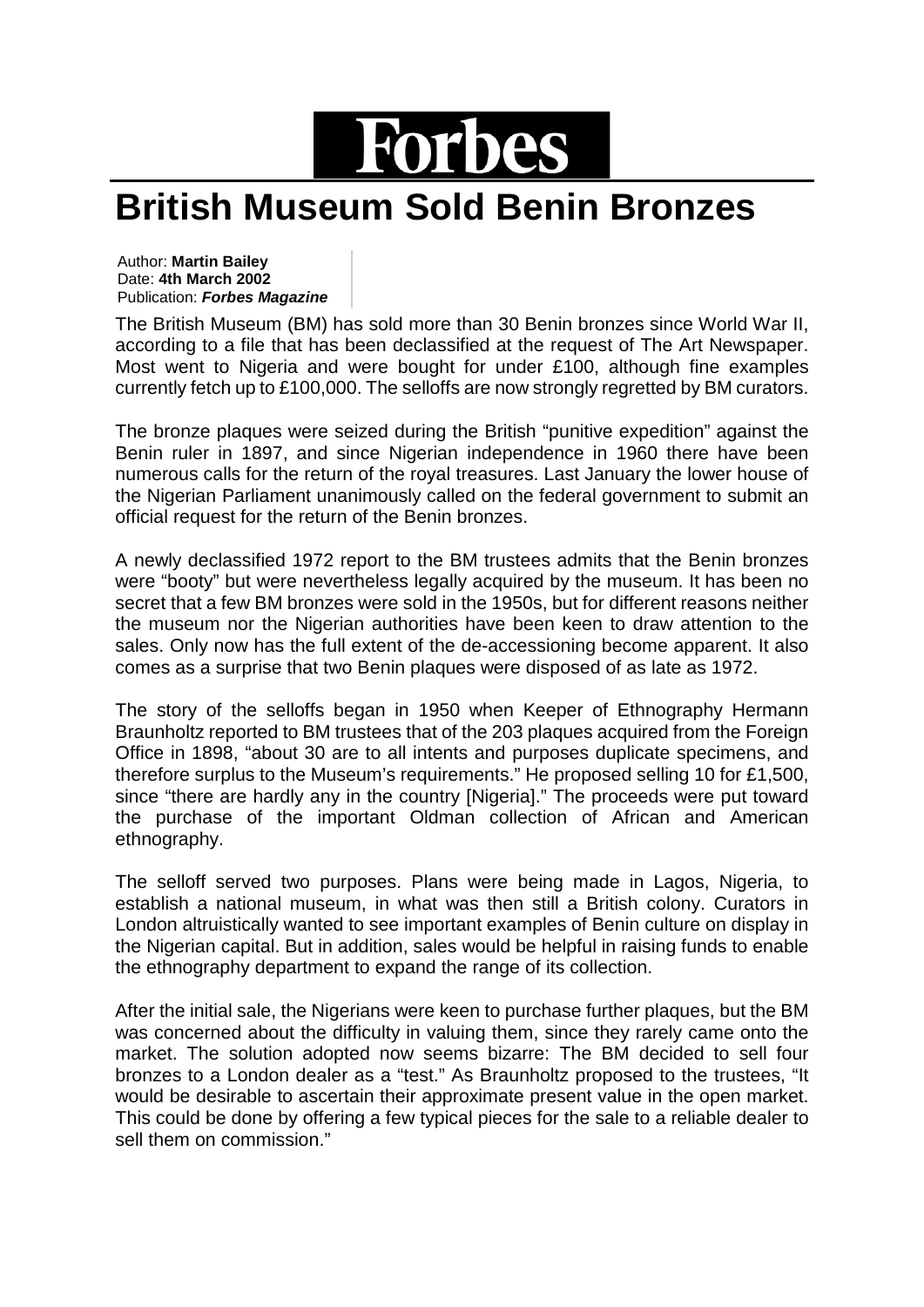London dealer Sydney Burney was brought in, and he sold four BM plaques for £1,100, with the museum receiving £876 after deduction of commission. The following year a further 13 plaques (including two acquired after 1898) were sold to the Nigerian government for £1,050, with an average price of £75.

De-accessioning continued. In 1951 another plaque was exchanged with Nigeria, and a year later three bronzes, valued at £450, were given to New York dealer J.J. Klejman in partial exchange for an important Benin horseman. A further plaque was sold to Nigeria in 1953, and the following year another went to West Africa, although it is unclear whether it was to Nigeria or the Gold Coast.

In 1958 a BM bronze was sold to Klejman for £450. On June 27, 1960, a plaque depicting an oba, or king, was auctioned at Sotheby's, where it fetched £900 and was acquired by a Zurich collector. Nigeria became independent on Oct. 1, 1960, and after that only two further bronzes were de-acquisitioned.

In 1972 William Buller Fagg, who had become the BM's keeper of ethnography, proposed an exchange with Robin Lehman, the London-based son of New York banker Robert Lehman (an extremely generous donor to the Metropolitan Museum). Two plaques of mudfish and a crocodile were to be swapped for an important bronze horseman in Lehman's collection. Financially, it was advantageous for the museum, since the two plaques were then valued at £4,000-5,000 and the horseman at £8,000- 10,000.

The decision to regard some of the bronzes as "duplicates" now seems astonishing. Even Fagg admitted that they were duplicates only "because the figures on them occurred, not necessarily in the same arrangement, on other plaques." In other words, if there were two bronzes with a profile of a leopard, one was deemed to be a "duplicate," even though they were individually modeled and cast. This is almost like suggesting that if a European sculptor had made a pair of figures of saints, one could be regarded as surplus.

Even if the 1950s de-accessioning was appropriate for its time, further questions remain about the 1972 swap with Lehman. Under the 1963 British Museum Act, the legal constraints on de-accessioning were tightened. Surprisingly, neither curators nor trustees seem to have inquired too closely into whether the plaques of a mudfish and a crocodile could really be classified as duplicates.

The selloffs and exchanges are now regarded as very unfortunate by museum staff. "From a curatorial point of view, it was a curse. The bronzes were cast in matching pairs, so it is difficult to exhibit them properly," BM African specialist Dr. Nigel Barley said last month. The plaques had decorated wooden columns that supported the roof of the oba's palace, and pairs of motifs had been displayed on opposite sides of the entrances.

In the BM's new Sainsbury African Galleries, opened last year beneath the Great Court, the 48 finest Benin Bronzes are displayed on a large, square-shaped metal frame. But unfortunately there are very few pairs left.